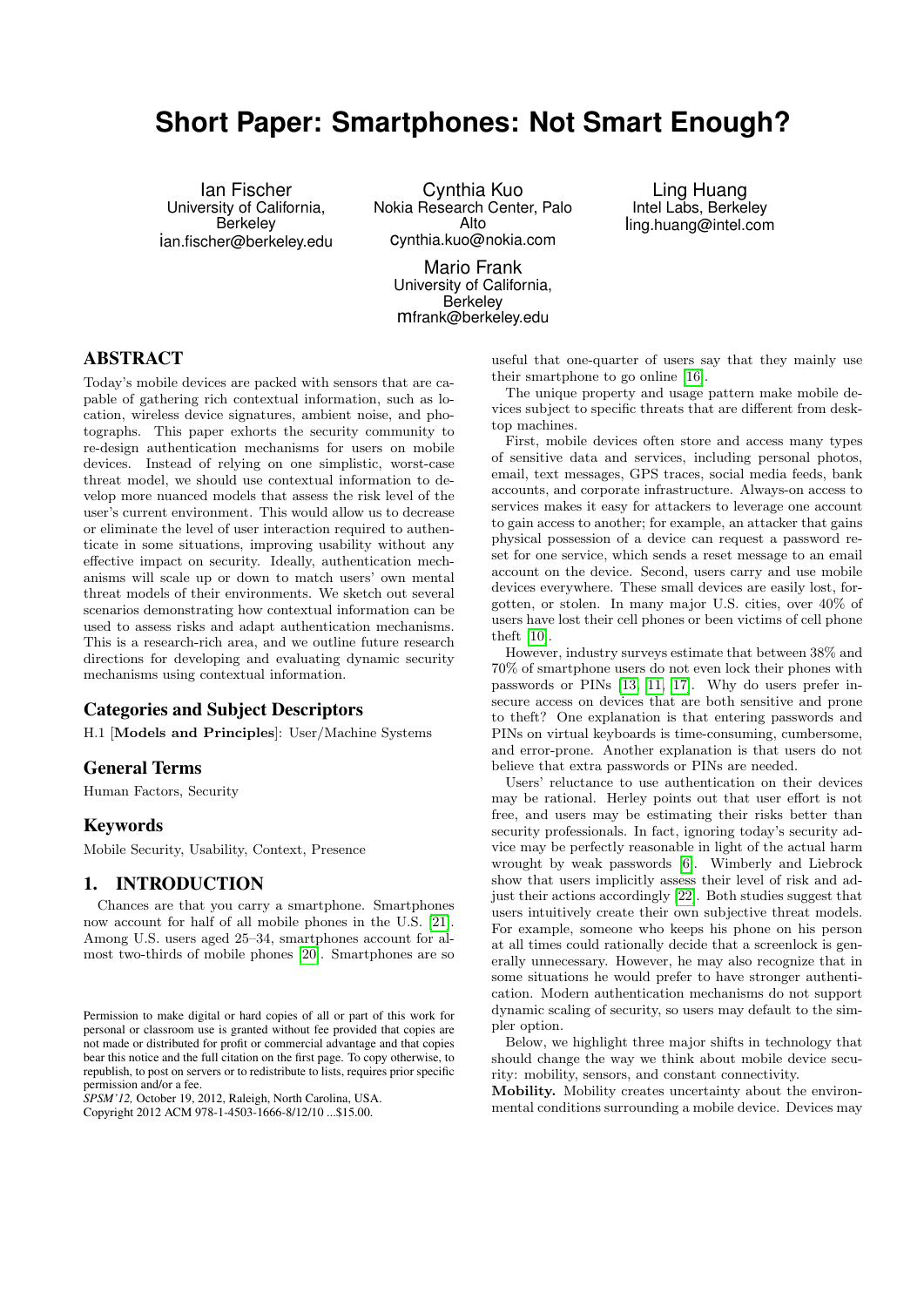be used in secure environments, such as homes or offices, or in public spaces, such as airports and coffee shops. The variety of environments exposes mobile devices to a large pool of potential attackers: everyone from friends and family members to total strangers. Traditionally, security mechanisms have been designed to resist attacks in a one-size-fits-all, worst case scenario. Unfortunately, strong passwords and their equivalents impair the usability of mobile devices and apps. Users need a flexible solution that adapts to their current situation.

Sensors. Today's mobile devices are equipped with a variety of sensors, including GPS, accelerometers, gyroscopes, magnetometers, proximity sensors, microphones, cameras, and radio (cellular, Bluetooth, Wi-Fi, RFID, NFC) antennas. These sensors fueled an explosion of new applications tailored for mobile devices.

Researchers are exploring the application of sensor data to security. Greenstadt and Beal advocate fusing multiple lowfidelity streams of sensor data to perform biometric recognition and to track user presence [\[3\]](#page-5-9). Jakobsson et al. implicitly authenticate users by comparing users' recent behavior to personalized models of past behaviors [\[7\]](#page-5-10). Smartphone accelerometers have been used for biometric gait authentication [\[2\]](#page-4-0) and GPS for location-based authentication [\[19\]](#page-5-11).

Most existing research focuses on user authentication, but sensor data is useful for more than binary authentication decisions. Contextual cues can be used to scale the security behavior of devices and applications. For example, Gupta et al. dynamically adapt the locking timeout and unlock mechanism for smartphone screenlocks based on location familiarity [\[4\]](#page-5-12). In concurrent, independent research with this paper, Qin et al. propose a progressive authentication system that combines multiple sensor signals to determine the confidence level in a user's authentication. The system uses this confidence level to decide when to request authentication and for which applications, thus reducing the number of times a user has to authenticate [\[12\]](#page-5-13).

Constant connectivity. Mobile devices have constant access to the Internet and other devices. Constant connectivity allows devices to offload some security-relevant computations to remote servers or other machines. Aggregating sensor data across devices also enables the development of fine-grained contextual models [\[15,](#page-5-14) [9\]](#page-5-15).

## 2. SENSING THE OPPORTUNITY

The accepted way to design a security system is to create a threat model and formulate a solution that addresses the prioritized threats in the model. Swiderski and Snyder outline a methodical process in their book [\[18\]](#page-5-16). Similarly, Gutmann proposes using problem-structuring methods (PSMs) to consider the social, environmental, and political aspects of computer security challenges [\[5\]](#page-5-17).

However, intangible and physical world factors are difficult to model. As a result, a large body of academic work sidesteps the issue and often assumes the worst case. The usability of security suffers as a result, particularly on mobile devices.

Sensors enable us to gather information about the context surrounding mobile device use. With contextual information, we can form situation-dependent threat models. Transitioning from one static threat model to many contextual threat models allows us to dynamically adapt security mechanisms to the situation. Devices and apps could re-

move or reduce explicit authentication mechanisms in safer environments and increase them in riskier situations. The goal of such a dynamic authentication system is to improve usability with little effective reduction of security for mobile devices.

Since we are concerned with physical authentication mechanisms, threats related to malware, worms, phishing, and social engineering attacks are out-of-scope.

#### 3. USING CONTEXT INFORMATION

Below, we illustrate how context information may be used to subtly alter authentication mechanisms in high and low risk environments. The scenarios are described at a high level; Section [4](#page-2-0) discusses the technologies that can support these interactions.

#### <span id="page-1-0"></span>3.1 High Risk Scenario

Alice is waiting for her flight. She pulls out her smartphone to pay a bill that is due during her trip. She enters her PIN to unlock her phone.

She then opens her mobile banking app, which takes her photo and asks her to enter her bank password. After login, the app displays a limited interface that allows her to check her balance, pay bills to existing payees, and find nearby banks and ATMs. Because the airport is a high risk environment, some transactions are disabled and a photo is required.

With time before her flight, Alice browses the stores in the terminal. She decides to buy an expensive gift using her e-wallet app. The app shows her the total and prompts her to enter her PIN. As an additional security measure, the app takes her photo, and the cashier's terminal displays Alice's profile photo from the e-wallet provider. The cashier acknowledges that the Alice standing in front of him is the same person as the Alice in the picture.

After boarding the plane, Alice uses her Amazon app to purchase an item that she forgot to pack. Alice enters her password and re-enters her credit card verification code before adding her hotel's address for shipping and completing the purchase.

#### <span id="page-1-1"></span>3.2 Low Risk Scenario

Bob is shopping in his favorite clothing store. He pulls his smartphone out. As he moves the phone towards his face, it recognizes him and unlocks the screen.

Bob opens his mobile shopping app and uses it to take a picture of a barcode on a jacket that caught his eye. The app informs him that the same jacket is available online in a variety of colors for less. He selects the color and size he wants and purchases it using his default credit card and shipping address. The store is a common destination for him, so Bob's password is not required to check out. Instead, he answers a multiple choice question about his last purchase at the store; answering the question is a breeze compared to entering his password.

Before leaving the store, he notices a scarf that he would like to wear that evening. He brings the scarf to the counter and moves his phone towards the payment point. His phone displays the total amount, and he clicks the "Purchase" button to complete the transaction. Bob's PIN is not required because the relatively low amount is transferred to a known store.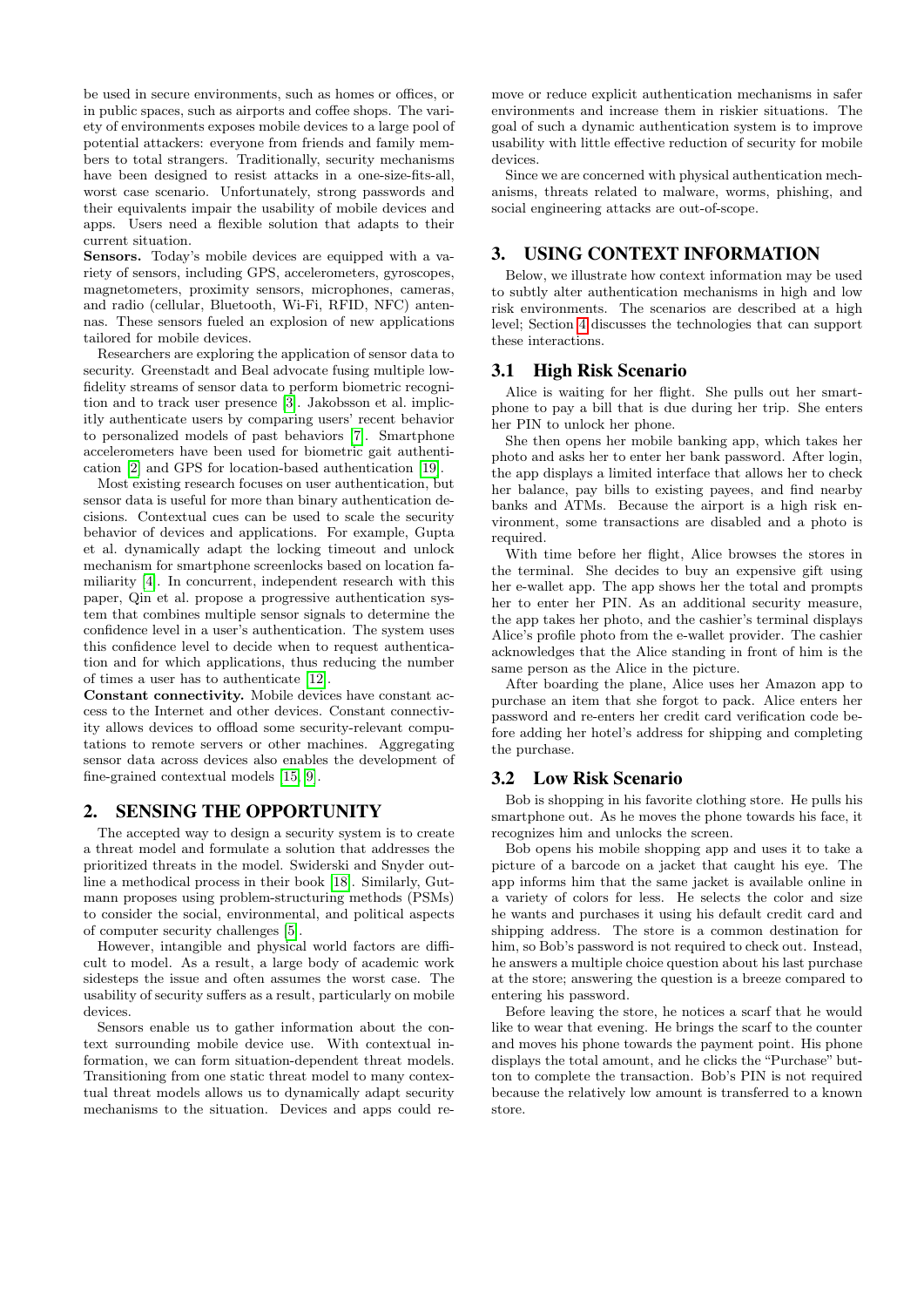At home, Bob pulls out his tablet, which automatically recognizes him and unlocks the screen. He opens his mobile banking app and selects "Add a New Payee." The app takes his photo and compares the photo and his location to his existing profile. A moment later, Bob is able to add his cable provider to his list of payees without entering his long bank password.

### <span id="page-2-0"></span>4. APPLICATIONS OF CONTEXT

In the previous section, we described how device context enables the dynamic scaling of security requirements. Below, we examine the four examples in more depth.

## 4.1 Device Unlock

Screenlocks are a ubiquitous feature on every PC, tablet, and smartphone in the market today. A screenlock hides what the user was last viewing and prevents the device from responding to input. It activates after a predetermined amount of idle time, or when a user engages it.

We assume that a user needs to gain physical access to unlock a mobile device. After unlocking, she can immediately access some information, such as personal contacts, calendar, emails, and text messages, and some functionality, such as making phone calls and sending email. However, she may not have access to critical applications that are protected by additional layers of security, such as password input.

On smartphones, screenlocks are often deactivated using numeric PINs, secret gestures, or dots that need to be connected into a pattern. Contextual information can be leveraged to adapt unlock mechanisms for the user's current situation, scaling authentication requirements between high risk and low risk scenarios.

High risk. In Section [3.1,](#page-1-0) when the accelerometer detects that Alice is moving the phone towards her face  $<sup>1</sup>$  $<sup>1</sup>$  $<sup>1</sup>$ , the cam-</sup> era captures a series of images and performs facial recognition to determine whether she is the authorized user on this device. At the same time, the Wi-Fi radio checks to see if it recognizes any nearby wireless access points, and the Bluetooth radio checks to see if it recognizes any nearby devices. Visible Wi-Fi networks and Bluetooth beacons can be used to determine the user's location, map the location to public spaces or the user's personal points of interest, and assess the level of foot traffic in the vicinity. Microphone information can also be used to identify crowded public spaces.

Public, crowded, or unknown spaces may be classified as risky. In risky situations, Alice's smartphone authenticates her with both her PIN and a biometric identifier. Identifiers could include her face, patterns of movement, or the manner in which she interacts with the screen. In this scenario, the smartphone performs face recognition automatically using the front-facing camera, without explicit action from Alice. Low risk. If Bob is in a known and familiar location, or Bob's mobile device has tracked his constant presence (through cameras and other sensors) since entering a PIN, it unlocks by simply recognizing Bob's face when he makes a motion of intent. If someone else attempts to unlock Bob's device, the front-facing camera takes a photo and alerts Bob the next time he picks up the device.

Discussion. The numeric PIN commonly used today on smartphones is the worst of both worlds: too weak to resist attackers when the user loses control of the device, and too strong for convenient use in daily routines.

For many mobile device users, a combination of facial recognition, presence tracking, and an audit trail of unlock photos will restrain acquaintances. Scaling down unlock to forgo PIN entry can still provide sufficient protection against data exposure or device tampering while increasing ease of use.

In contrast, high risk spaces require more assurances. Combining a PIN with face recognition or another biometric identification increases the level of security.

# 4.2 Mobile Shopping Application

For consumers accustomed to comparing prices and perusing online reviews, shopping on mobile devices is a natural extension. Anecdotally, mobile online shoppers fall into one or more of the following categories.

- Users adopting mobile devices as PC replacements at home or in the office. These users gravitate towards the native apps (e.g., Amazon or Zappos) to read reviews and purchase items.
- Users comparing the online price of an in-store item.
- Users using online reviews to make a purchasing decision at the store.
- Users completing "errands" on the mobile device while on the go.

With such a wide array of uses, mobile shopping applications could easily benefit from contextual information. Below, we assume that any shopping application will ask users to authorize purchases with their login passwords or contextsupported mechanisms.

High risk. A high risk shopping transaction is characterized by novelty: a new shipping address, an usually expensive purchase, or a new location. Making purchases in a new location or sending purchases to a new address could be an indicator of device theft, so the app requires stronger authentication. Defaulting to the established checkout procedure for web applications, such as entering an alphanumeric password and credit card verification code, makes sense to both Alice and the online shop.

Low risk. As Bob peruses his favorite local shop, the mobile application tries to match his current location with his location history of previous transactions, or with his existing shipping or billing addresses. The app also performs face recognition using images from the front-facing camera. These activities can take place in the background, establishing a high probability that the shopper is indeed Bob.

In addition to probabilistically identifying Bob, the app considers his purchase data; for example, the item is shipped to Bob's existing shipping address, is below a price threshold, and fits his purchase history profile. This combination of factors categorizes the purchase as low risk. For low risk transactions, the app could ask a simple multiplechoice question based on Bob's purchase history, such as, "Last month, did you buy the (a) Hunger Games Trilogy, (b) Kindle Fire, or (c) Panasonic DMC-FH25K 16.1MP Digital Camera?"

Discussion. Using context data, the online store streamlines its purchase flow—requiring only one touch instead of a long alphanumeric password—without risking a significant increase in fraudulent activity.

<span id="page-2-1"></span><sup>1</sup>We consider Alice moving the phone towards her face to be a motion of intent. Discriminating motions of intent from incidental motions should be a straightforward classification task.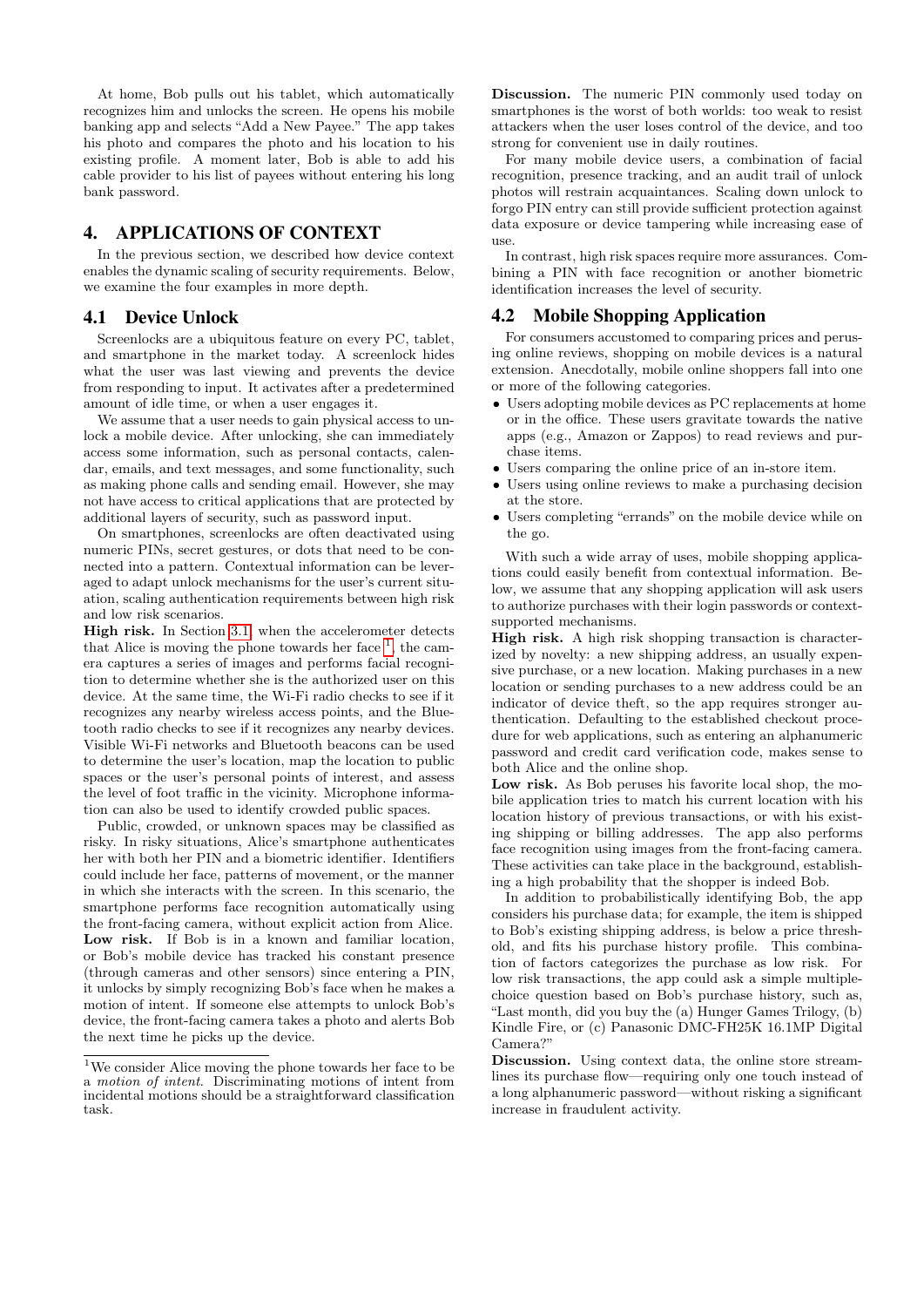# 4.3 E-Wallet

In many parts of the world, merchants and individuals are using and accepting mobile phones to exchange currency. In particular, phones can be used:

- As a debit card or credit card. A service such as Google Wallet enables customers to transfer money to their Google Wallet accounts or to associate credit cards with their accounts. The user can then pay at supporting merchants.
- As a mobile bank account. Service providers such as M-PESA [\[14\]](#page-5-18) and Celpay [\[1\]](#page-4-1) enable users to deposit money into their accounts and transfer money out.

This turns mobile phones into sophisticated wallets and, similar to old-fashioned wallets, attractive targets for fraud. Google Wallet requires that the user, in addition to unlocking the phone, enter a dedicated PIN and tap the phone on a reader to enable reading the payment information from a dedicated chip in the phone. Similarly, money transfer services require a password to carry out transactions. Cashing money from a mobile bank account requires a valid ID that is checked at the service point.

High risk. High risk transactions may involve large amounts of money, historically anomalous purchases, or money transfers to new recipients. In high risk situations, the mobile device can take a picture during a credit/debit transaction and compare it with a photo taken during account enrollment. This implements an additional verification step that is completely transparent to the user. Alternatively, if a camera is unavailable on the mobile device or the photo is unusable, a human comparison is effective. The remote server can send Alice's photo to the other party in the transaction and ask the other party to confirm her identity.

As e-wallet users tend to send money to the same receivers most transactions are directed home to family members the service provider can establish a social network in which nodes are connected whenever money is sent between them. If Alice sends money to an unknown receiver, the device could request that the receiver take a picture of his face, which the system sends back to Alice.

Low risk. Reducing security requirements for low risk transactions requires a strict set of security policies. For example, when Bob attempts to make a purchase at a payment point, the system queries a server to determine the level of authentication required for the account holder at that particular payment point. If Bob has made a number of purchases at that location, has logged into his phone recently, was matched to his profile photo in the background, and his current purchase is less than a predetermined threshold, a lower level of authentication is required. Bob can complete his purchase without his PIN.

Discussion. Careful risk modeling using the contextual data provided by mobile devices can allow e-wallet providers to improve the usability of their service, which may increase adoption. Since e-wallet technology often relies on trusted hardware to store keying material, cryptographic protocols will need to be developed that allow re-keying using contextual data. This may include using an identifier stored in the merchant's e-wallet reader, for example.

## 4.4 Mobile Banking

In Sections [3.1](#page-1-0) and [3.2,](#page-1-1) the banking app on Alice's phone and Bob's tablet performs the same contextual queries. The app uses location cues from the mobile device, such as GPS,

Wi-Fi networks, and Bluetooth devices, to determine if Alice and Bob are in familiar locations, such as known home addresses.

High risk. While Alice is in an airport, the app categorizes her environment as high risk and prompts her for both her banking password and a photo. Even with two-factor authentication, the app restricts what activities are available to Alice and how long she has to interact with the app before she has to reauthenticate. After all, Alice's phone could be stolen before its screenlock engages or Alice locks the device. If Alice wants to perform more sensitive operations, such as adding a new payee, she will need to move to a safer environment.

Low risk. The mobile banking app on Bob's tablet has high security requirements. The app will not query a remote location API to determine Bob's location and fetch a history of recent authentication attempts like the mobile shopping app. Instead, the bank app only uses the context information that is available directly from the device sensors. It reports Bob's approximate location and details of the Wi-Fi and Bluetooth environment to the bank's servers over a secure channel. The server incorporates that information into its risk profile. When Bob selects "Add a New Payee", the app explicitly photographs his face and informs him the photograph will be uploaded to the bank's servers as part of the transaction record. In addition to acting as a biometric authentication, the photograph reduces the risk of friendly fraud [\[8\]](#page-5-19) and reassures Bob that the bank takes his security seriously.

Since the location matches his home address and the photo matches Bob's face, many banking actions are available without entering a password. However, a password or a secret spoken passphrase is still necessary to perform sensitive transactions, such as unusual or large money transfers.

Discussion. In general, all available contextual information could be sent to the bank during mobile banking transactions. This is feasible as mobile banking requires a network connection to be useful. Consequently, the device is able to offload the security computations to the bank's servers. That data can be fed into the bank's risk analysis engine, allowing the bank to have much more sophisticated models. This improved modeling also benefits the user, since she is less likely to be victimized. However, she may have valid privacy concerns about sharing such data with the bank.

# 5. PRIVACY

In our context-aware authentication paradigm, multiple sensors collect multifaceted data about the device, user, and environment. This data collection may concern some users. Careful system design can assuage most of these concerns. Device unlock. For device unlock, all of the collected data is processed on the phone, and much of the data is transient. In the absence of malware, the only privacy concerns are due to physical compromise of the device. The device can encrypt sensitive data when it is stored. In order to use that data during the unlock procedure, the decryption key would need to be stored in memory. If the key can be generated from the user's normal passphrase, it can be deleted during any unlock procedure where the device thinks a new authentication is necessary.

The system can offer this authentication-secured storage as a service to other applications as well, so that any application with sensitive data, such as the applications we discuss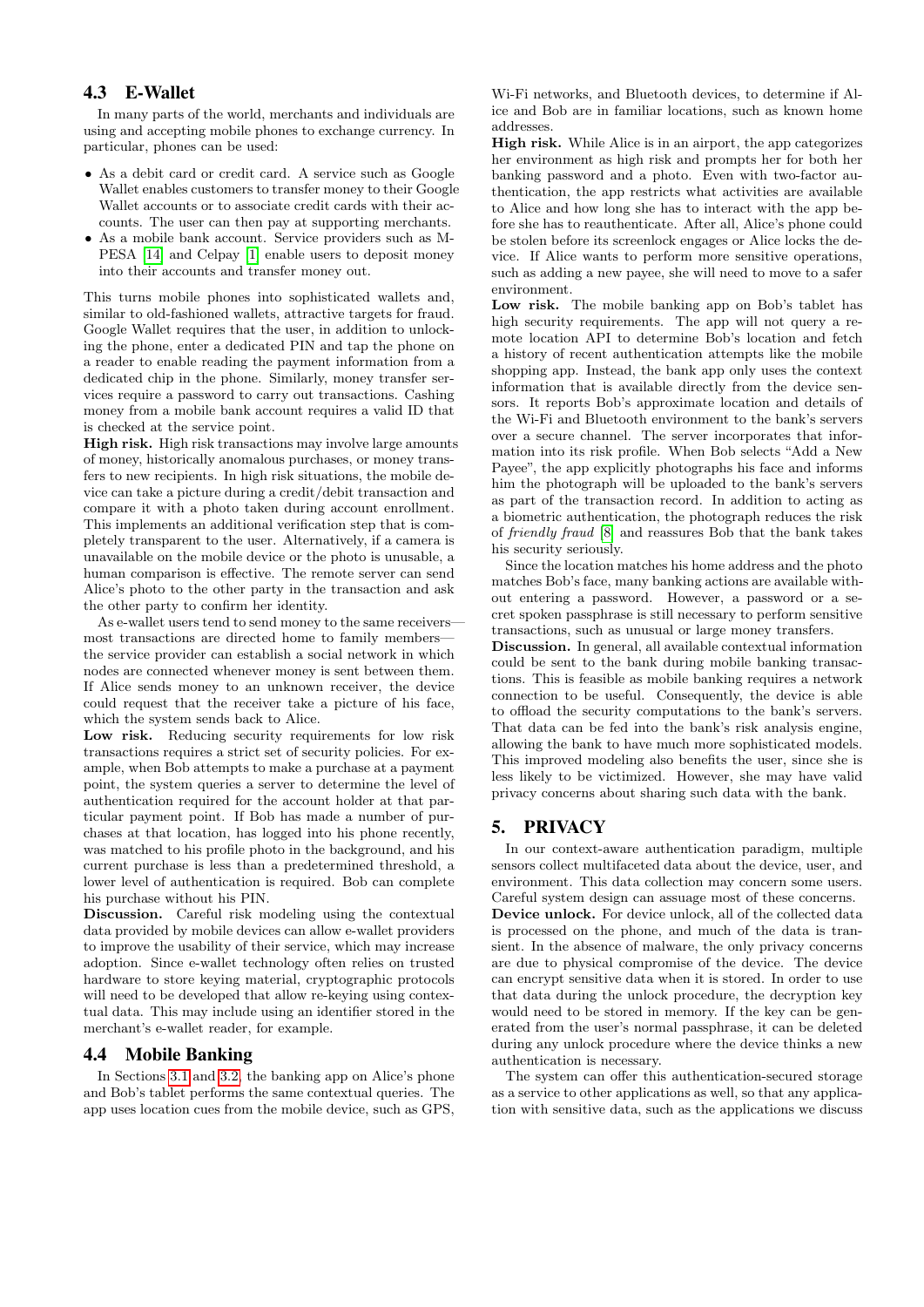in this paper, can tie access to that data to the authenticated user. In this way, the user's privacy can be maintained under the threat of physical compromise.

Mobile shopping. The mobile shopping app can use services provided by the phone for all of its contextual authentication queries. For example, face recognition can be provided as a service, and does not require direct access to the camera, or even that the shopping app have a previous photo of the user. It only requires that the user registered with the device at some point, pairing the user's face with some internal identifier known to the shopping app and the device. Since the app does not have access to the user's photo, location, or other contextual data, it cannot compromise the user's privacy to the online store.

E-wallet. E-wallet transactions are similar to existing credit card transactions. They are sensitive and informative, and they require a set of central authorities to approve the transaction. These features mean that the e-wallet must expose more user data to third parties. However, the third-parties in question already collect much of the contextual information we propose using. For example, if a user were to purchase something with a credit card, the credit card company would immediately know the amount of the purchase, the location of the purchase, and the business name of the merchant. The only new set of data in use is the user's photo. Sending the photo to the merchant does not violate the user's privacy, since she is present with the merchant. Sending the photo to the e-wallet provider may be more sensitive. This topic deserves further user study.

Mobile banking. As with the e-wallet case, banks already collect much of the contextual data in question during traditional interactions, such as at an ATM or at home on a computer. Banks can mitigate privacy concerns by marketing the use of contextual data as a service to increase user's security. Of course, marketing is not sufficient to prove that the user's privacy has not been violated. Careful regulation of banks' privacy policies and data usage can mitigate the risk of abuse.

# 6. FUTURE RESEARCH AGENDA

Moving forward, a diverse mix of research topics need to be addressed for contextual threat modeling and the adaptation of security mechanisms to be successful. We highlight a few below.

Understand how mobile device users construct a mental threat model in a variety of contexts. Mobile device users will adopt contextual security mechanisms if they match users' expectations. The security community needs to understand users' own mental threat models through a mix of lab experiments and ethnographic study. For example, how do users' perceived threats change as they move from a trusted private space to a public space? Do users believe that unlock mechanisms or application-specific passwords are always necessary in private spaces?

Incorporate physical world factors into contextual threat models. We need methods for interpreting sensor data to create contextual threat models on mobile devices. Research is already moving in this direction [\[4\]](#page-5-12) using location, but how else can the sensor data be used? New sensors, or new uses of existing sensors, may need to be developed. For example, an approach based on ultrasound sensors and machine learning techniques can be developed for detecting and differentiating humans within a small radius, which would enable a mobile device to model human traffic.

Also, context information can enable researchers to include physical security in system or application threat models. For example, if we can assess how a secure location reduces risk, we might consider a secure location and weak password equivalent to a strong password.

Study the usability of adaptive security mechanisms. One danger of dynamically adapting security mechanisms is that users may become confused. User studies will determine whether users accept different levels of security. Is inconsistency confusing to end users? Do problems arise because the system's behavior fails to match users' mental models, or because consistency—even if it entails more work for the user—lowers cognitive burden and is more acceptable?

Address privacy concerns. The collection and dissemination of sensor data raises serious privacy issues. Exposure may result from taking physical possession of the device, malware that steals information stored locally on the device, or organizations that gather and store sensitive, personally identifiable data. Researchers should carefully consider how to minimize data collection and aggregate any data that is stored.

Optimize implementation for real-world use. To facilitate adoption, adaptive security mechanisms must respond quickly to user interactions and minimally impact system resources. Environment sensing and context model construction, especially those involving sophisticated pattern recognition on high-data rate sensors such as a camera, or just using GPS, consume significant energy and can be slow. Mobile device users do not tolerate large reductions in battery life or delays in logging in. Selecting which sensors to collect data from and deciding where to do the context analysis (ondevice vs. remote servers) to minimize energy consumption and latency while satisfying fidelity requirements are challenging research problems.

Develop methods for evaluating the quality of contextual threat models and adaptive security mechanisms. Like every research problem, an evaluation metric is necessary. How can a system judge the applicability of a contextual threat model to a person in a particular location at a given time? How do we assess whether a system scaled the security mechanisms appropriately for the environment? Answering these questions may require a mix of user studies and machine learning to incorporate user feedback.

Develop cryptographic protocols to support dynamic keying. Some current e-wallet apps use a Trusted Platform Module to store keys that decrypt data needed to complete a transaction. The keys themselves are encrypted using the user's PIN. In order to support purchases that do not require the PIN, we will need new protocols that allow the user to generate new keying material based off of contextual cues.

# 7. REFERENCES

- <span id="page-4-1"></span>[1] Celpay International BV. Celpay BV. <http://www.celpay.com/>.
- <span id="page-4-0"></span>[2] M. O. Derawi, C. Nickel, P. Bours, and C. Busch. Unobtrusive user-authentication on mobile phones using biometric gait recognition. In Proceedings of the 2010 Sixth International Conference on Intelligent Information Hiding and Multimedia Signal Processing,